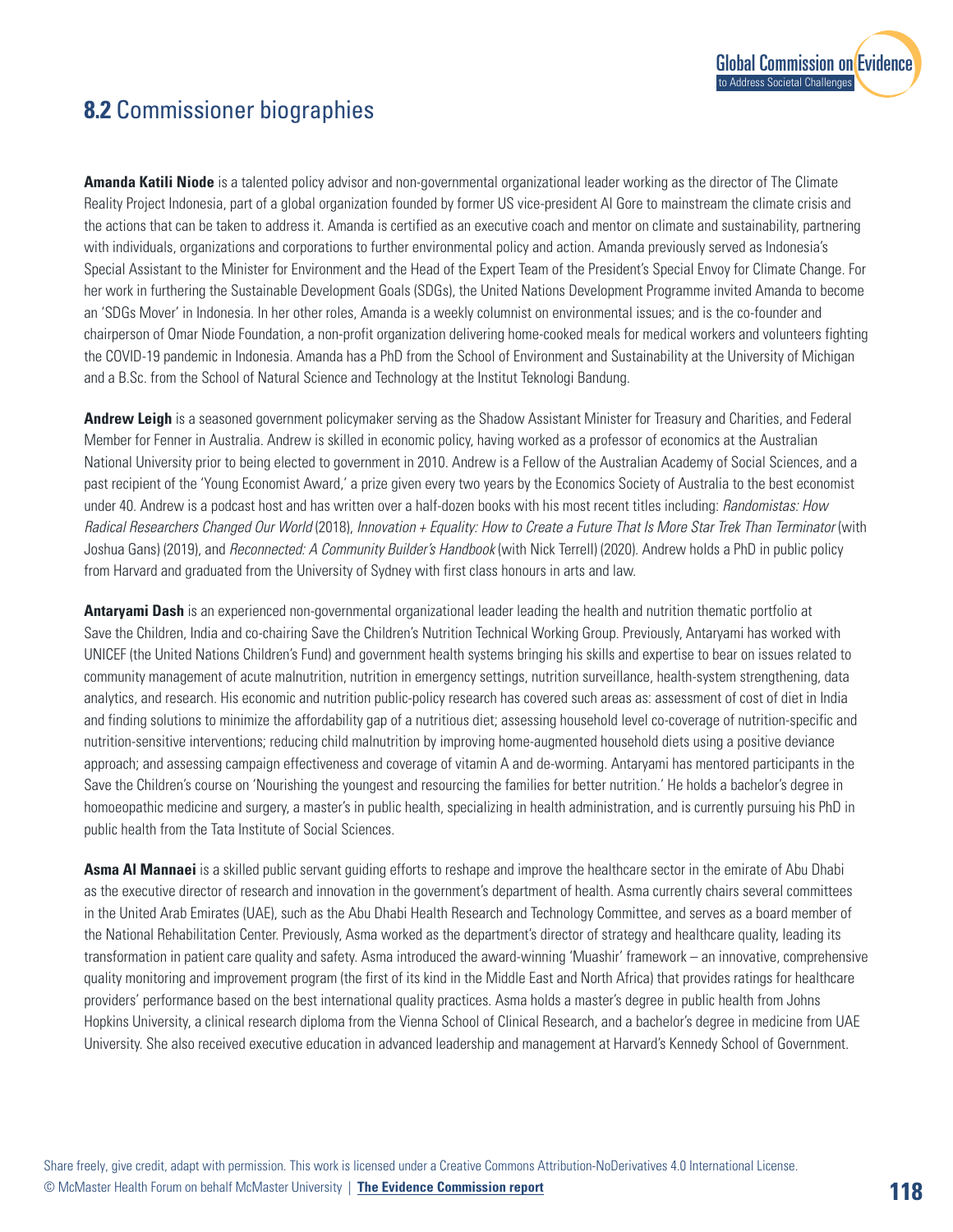**Daniel Iberê Alves da Silvas** is an Indigenous member of the M'byá Guarani people in Brazil and a citizen leader committed to sharing Indigenous ways of knowing. Iberê is a councillor on the Municipal Council of Cultural Policies of Rio Branco, Acre, and member of the Thematic Committee of Traditional Communities/Indigenous Cultures. He was a founding councillor of the Indigenous Council of Brazil's Federal District (2017). His research explores political sociology, governance and social thought, particularly as it relates to the Amazon and impacts on Indigenous peoples. He has held a number of roles in the following organizations: Usina de Artes João Donato (Art Plant Joao Donato, once the site of a cashew processing plant, now an art school for music, performing arts and cinema); the Institute Dom Moacyr Grechi in the Roberval Cardoso Professional and Technology Education Centre; the Programa Nacional de Acesso ao Ensino Técnico e Emprego (PRONATEC, which aims to expand and democratize public secondary education) coordinated by the Instituto Federal do Acre; among others. He is a doctoral student in Social Anthropology at Universidade de Brasília. He holds a master's degree in social sciences from the Universidade Federal do Rio Grande do Norte with a concentration in politics, development and society; and a bachelor's degree in social sciences, specializing in political science, from the Universidade Federal do Acre.

**David Halpern** is a trusted government policy advisor working as the chief executive of the Behavioural Insights Team in the UK. David has led the team since its inception in 2010, bringing behavioral insights and implementation science into governments in the UK and other countries. Prior to that, David was the first research director of the Institute for Government, and between 2001 and 2007 he was the chief analyst at the Prime Minister's Strategy Unit. David was also appointed as the What Works National Advisor in July 2013. He supports the What Works Network and leads efforts to improve the use of evidence across government. Before entering government, David held tenure at Cambridge and posts at Oxford and Harvard. He has written several books and papers on areas relating to behavioural insights and well-being, including *Social Capital* (2005), *The Hidden Wealth of Nations* (2010), and *Online Harms and Manipulation* (2019), and he co-authored the MINDSPACE report. In 2015, David wrote a book about the Behavioural Insights Team entitled *Inside the Nudge Unit: How Small Changes Can Make a Big Difference*.

**Donna-Mae Knights** holds the position of policy coordinator for the Ministry of Community Development, Culture, and the Arts, through which she has been involved in directing the formulation of policies for the Government of Trinidad and Tobago over the last seven years, in areas including culture and sustainable community development. She is a career public servant with 27 years of service in areas of social policy, planning and research, as well as the design and implementation of community-based poverty-eradication strategies. Dr. Knights interrupted this period of service in 2005 and completed a master's degree in Sustainable International Development at Brandeis University, followed by doctoral studies in Social Work at Washington University in St. Louis. Her dissertation focused on collective efficacy and community-based crime prevention, looking at insights into the workings of informal community structures and their impact on the social life and informal regulation of communities.

**Fitsum Assefa Adela** is a government policymaker serving as the minister in charge of the Planning and Development Commission of the Federal Democratic Republic of Ethiopia. Being at the helm of the country's key development planning and policymaking office, and a core member of the macroeconomic policy team in her capacity as the commissioner, Fitsum brings a whole-of-government approach to her leadership in economic policies, plans and programs, including the crafting and implementation of Ethiopia's home-grown economic reform and its 10-year development plan. Fitsum also serves as the government's representative liaising with the Independent Economic Advisory Council. Since 2018, she has also served as a board member of the Commercial Bank of Ethiopia. Before entering politics, Fitsum was a professor for more than a decade at the University of Hawassa in Ethiopia, where she undertook several impactful interdisciplinary studies focusing on environment and development, technology adoption, and poverty analysis with a focus on institutional factors. Fitsum holds a PhD in philosophy and agricultural economics from the University of Giessen in Germany, and a master's degree in development studies and a bachelor's degree in accounting from Addis Ababa University in Ethiopia.

**Gillian Leng** is the Chief Executive of the National Institute for Health and Care Excellence (NICE), which offers guidance, advice and information services for health, public-health and social-care professionals in the UK. As a junior doctor, Gillian was struck by variations in clinical practice, and this developed into her passion for using evidence to improve care. Her career has spanned research, evidence synthesis, management and healthcare. Her aim has been to transform NICE with new methods and processes to put the organization at the forefront of evaluating new medicines, devices and diagnostics, and deliver dynamic, living guidelines. Gillian trained in medicine at Leeds, worked on clinical trials and epidemiological research in Edinburgh, and was a public-health consultant in London. She was an editor of the Cochrane Collaboration, and now chairs the Guidelines International Network.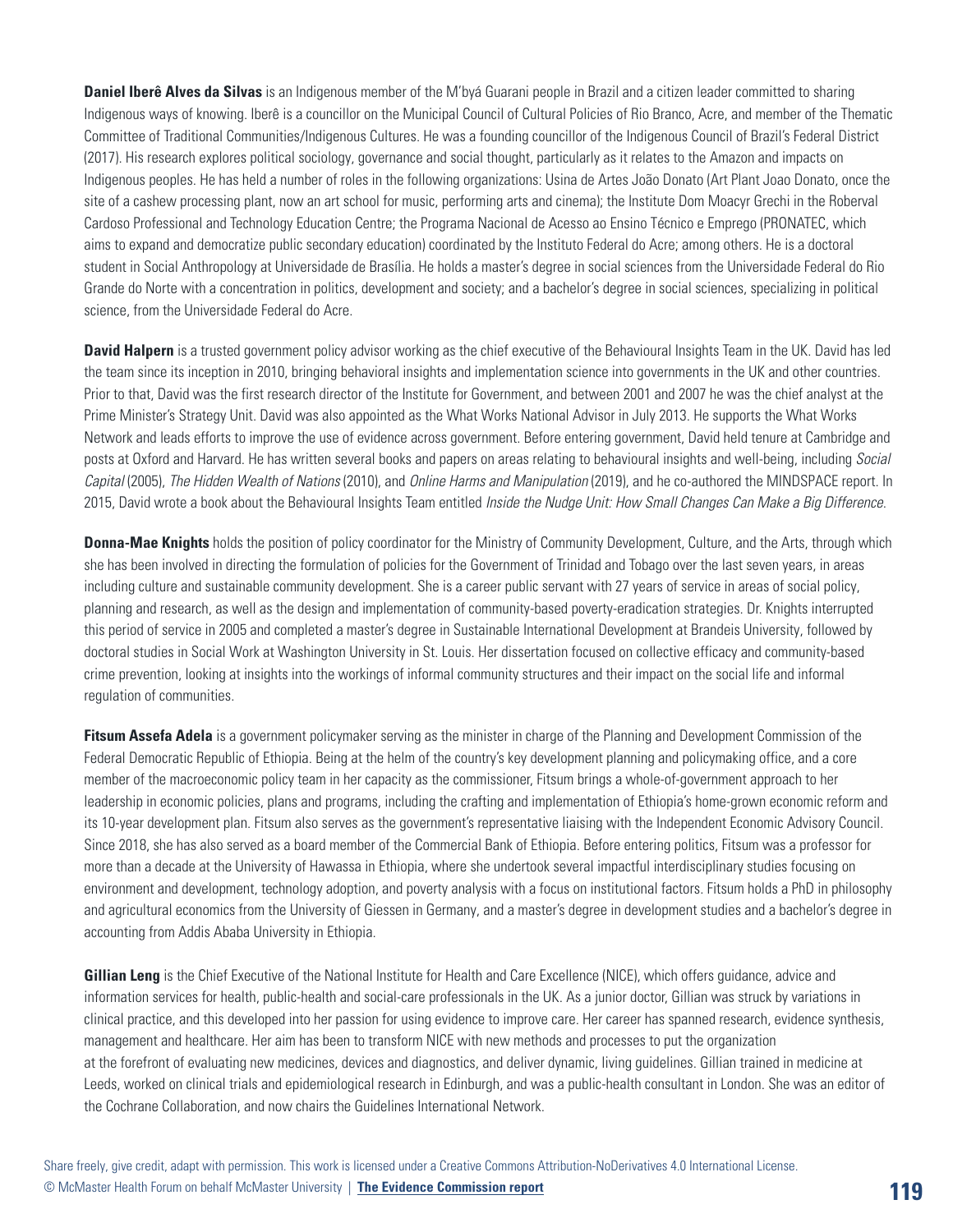**Gonzalo Hernández Licona** is a distinguished economist working as the director of the Multidimensional Poverty Peer Network (MPPN-OPHI), where he coordinates 61 countries and 19 international institutions to advance and exchange ideas about implementing multidimensional poverty indicators. Based in Mexico, Gonzalo brings expertise in country-led evaluations to his work with UNICEF. He is senior research fellow at the International Initiative for Impact Evaluation (3ie), research associate in the Oxford Poverty and Human Development Initiative, and member of the Board of Trustees at El Colegio de México. He was the executive secretary of the National Council for the Evaluation of Social Policy (CONEVAL) between 2005 and 2019, where he coordinated the evaluation of social policies and the measurement of poverty at the national, state and municipality levels. His previous roles have included general director of monitoring and evaluation at the Ministry of Social Development, and full-time professor at the Instituto Tecnológico Autónomo de México (ITAM), where he still works part-time. He was also part of the 15 independent group of scientists who wrote the 2019 Global Sustainable Development Report for the UN. Gonzalo has a PhD in economics from Oxford University, a master's degree in Economics from the University of Essex, and a bachelor's BA from ITAM.

**Hadiqa Bashir** is a confident young feminist, visionary and citizen leader. She was born into a patriarchal society in Saidu Sharif, which is located in the Swat Valley in the Khyber Pakhtunkhwa province of Pakistan's Tribal Belt, and which motivated her to work against early and forced marriages in Pakistan's tribal regions. To that end, she founded Girls United for Human Rights to protect and promote girls' rights. In doing so, she has worked to sensitize her community to the negative effects that child marriages have on children's mental and physical health. Hadiqa is on the volunteer board of directors at Eve Alliance and has previously volunteered at A Society for Women's Rights and the Sister's Council (Khwendo Jirga, a women's advocacy group in Pakistan that supports gender equality). She has been recognized as a Women Deliver Young Leader, the winner of the With and For Girls Award (2018-19), a Commonwealth Youth Award Finalist (2017), a two-time Children's Peace Prize Nominee (2016 and 2017), a winner of the Asian Girls Rights Award (2016), a winner of the Muhammad Ali International Humanitarian Award (2015), a recipient of an honorary award from the Honorable Chairman Senate Islamic Republic of Pakistan, and an Asian Girls Ambassador.

**Howard White** is a research leader serving as the chief executive officer of the Campbell Collaboration, an international social-science research network that produces evidence syntheses relevant for decision-making. Howard has spent his career supporting the use of robust evaluation and previously served as the founding executive director of the International Initiative for Impact Evaluation (3ie), as well as led the impact-evaluation program of the World Bank's Independent Evaluation Group. Howard has advised government agencies in many countries, across many sectors, around the world. He has received awards from the governments of Benin and Uganda for his services in the field of evaluation. As an academic, he leans towards work with policy relevance, and working in the policy field believes in academic rigour as the basis for policy and practice. Howard started his career as an academic researcher at the Institute of Social Studies in The Hague, and the Institute of Development Studies, University of Sussex.

**Jan Minx** is an impact-oriented scholar working as a professor of climate change and public policy at the Priestley International Centre for Climate at the University of Leeds. Based in Germany, he also heads up the Applied Sustainability Science working group of the Mercator Research Institute on Global Commons and Climate Change, a scientific think tank combining economic and social science analyses to guide public policy. Jan has contributed substantially to the recent work of the Intergovernmental Panel on Climate Change (IPCC) as a coordinating lead author of the IPCC's Sixth Assessment Report, where he co-leads the chapter on emission trends and drivers in the Mitigation of Climate Change working group. He also played a major role during the fifth assessment cycle, where he coordinated the report process as head of the Technical Support Unit. Jan's research spans climate, environmental and sustainability policy. Methodologically, a primary focus of his work is evidence synthesis, exploring how artificial intelligence can help to scale evidencesynthesis methods to very large bodies of evidence and apply them in the context of global environmental assessments where modelling is the dominant methodological approach, and developing new evidence-synthesis methods to advance scientific policy advice and global environmental assessments. He holds a PhD in environmental economics and management from the University of York and completed his undergraduate degree in economics and political science at the University of Cologne.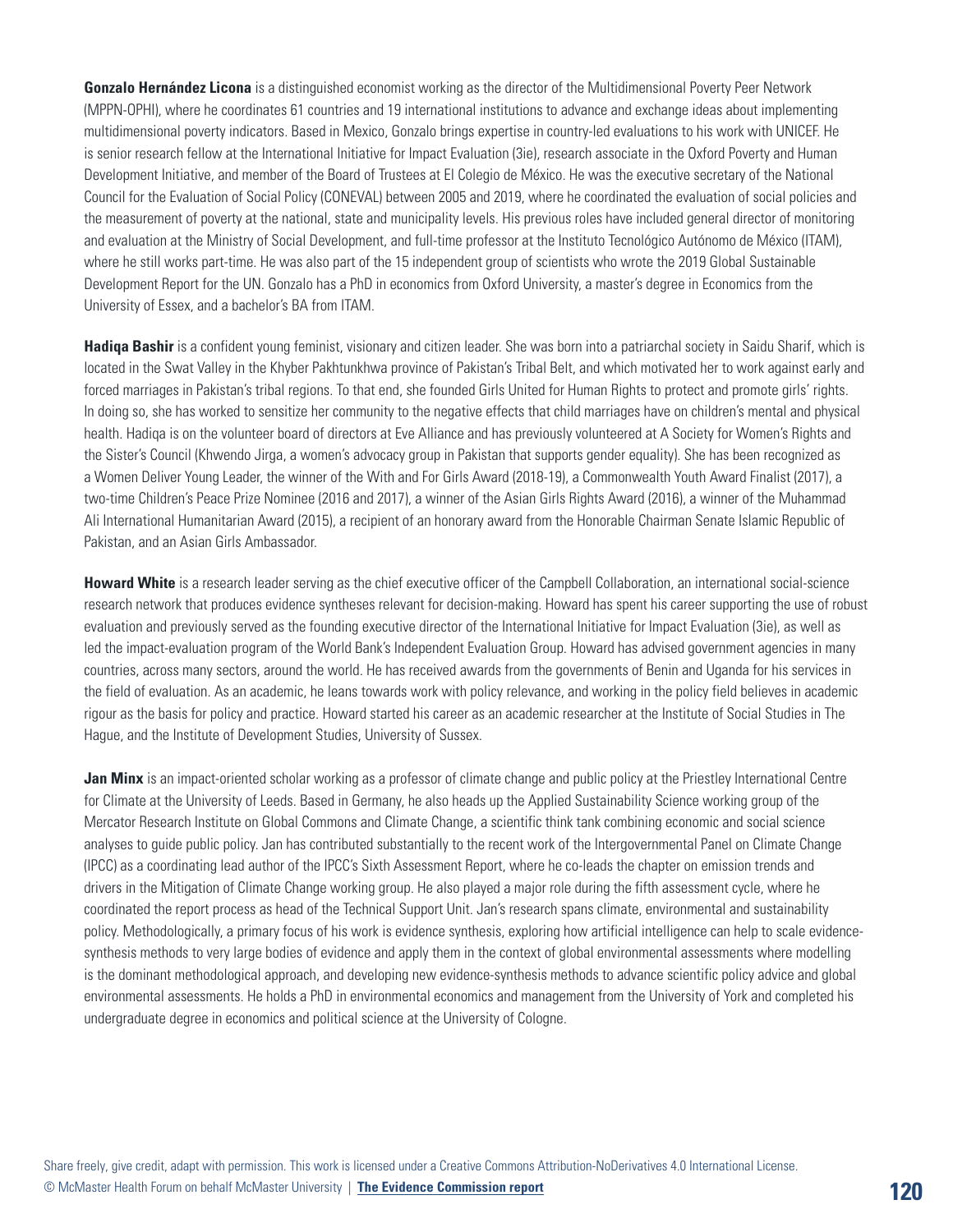**Jinglin He** is a non-governmental organizational leader working as the director of The Red Leaf Groups, adjunct professor of the Institute of Health Data Science of Lanzhou University, and consultant of the Tsinghua University's Research Centre on Aging Society. Previously, Jinglin has served as a full-time consultant of the United Nations Population Fund, the executive manager of the China Council of the Lions Club, and a senior program officer and regional coordinator at UNICEF, the Joint United Nations Programme on HIV/AIDS, and the World Health Organization. Earlier in her career, Jinglin taught and undertook research in the School of Public Health of Peking University. She brings expertise in public health and social development (specifically in the fields of policy development, advocacy and cross-sectoral cooperation) and in empowerment (in areas such as communicable diseases, road safety, active aging, gender equality, disabled and rights, youth, and life skills). Jinglin received her bachelor's, master's and PhD in public health from Peking University.

**Julia Belluz** is a respected journalist working as Vox's senior health correspondent. Reporting on medicine, science, and global public health across platforms and media, Julia is an evidence intermediary skilled in health and social policy journalism. Before joining Vox, Julia was a Knight Science Journalism fellow at the Massachusetts Institute of Technology. Her writing has appeared in a range of international publications, including the BMJ, the Chicago Tribune, the Economist and Economist's Intelligent Life magazine, the Globe and Mail, the LA Times, Maclean's, the National Post, ProPublica, Slate, and the Times of London. In 2015, she contributed a chapter to the book *To Save Humanity: What Matters Most for a Healthy Future*. Julia has been honored by numerous journalism awards, including the 2016 Balles Prize in Critical Thinking, the 2017 American Society of Nutrition Journalism Award, and three Canadian National Magazine Awards (in 2007 and 2013). She was a 2019 National Academies of Sciences, Engineering, and Medicine Communications Award finalist. Outside of reporting, she speaks regularly at universities and conferences the world over. She holds an M.Sc. from the London School of Economics.

**Julian Elliott** is one of the world's leading clinician researchers in the use of technology for evidence synthesis. He is chair of the Australian Living Evidence Consortium, based at Cochrane Australia within Monash University's School of Public Health and Preventive Medicine, and until recently was the executive director of the Australian National COVID-19 Clinical Evidence Taskforce. Julian is a distinguished evidence producer, having developed the 'living evidence' model – high-quality systematic reviews and guidelines that are updated as soon as new evidence becomes available. This model dramatically improves the currency of high-quality evidence and is now being adopted worldwide, including by the World Health Organization and other major guideline groups. Julian is actively involved in the development of new technologies to improve knowledge translation. He co-founded and is chief executive officer of Covidence, a not-for-profit technology company that provides the most widely used software platform for evidence syntheses globally. In 2017, Julian was the recipient of the Australian Health Minister's Award for Excellence in Health and Medical Research. He is an infectious-diseases physician at the Alfred Hospital in Melbourne, Australia and worked previously for the Cambodian Ministry of Health, and served as a consultant to the WHO, the Joint United Nations Programme on HIV/AIDS, and the World Bank.

**Kenichi Tsukahara** is an engineering leader working as the director of the Disaster Risk Reduction Research Centre and professor in the civil engineering department at Kyushu University in Japan. He has held various senior-level positions in the Ministry of Land, Infrastructure and Transport with the Japanese government. He brings over three decades of experience internationally, having served as a senior advisor with the Japan International Cooperation Agency, deputy director general of the Secretariat of Asia-Pacific Water Forum, strategy and policy officer in the Asian Development Bank, and first secretary for economic cooperation, Embassy of Japan in Indonesia. He is a member of the Science Council of Japan, leader of the water-related disaster group of the Disaster Risk Management Committee of the World Federation of Engineering Organizations, and senior professional civil engineer with the Japan Society of Civil Engineers Regional Science Association International. Kenichi holds a PhD from the Department of Regional Science at the University of Pennsylvania and a civil engineering degree from Kyushu University.

**Kerry Albright** is an international public servant working as the deputy director ad interim and chief, Research Facilitation and Knowledge Management, at UNICEF's dedicated research centre, the Office of Research-Innocenti (UNICEF-Innocenti), based in Florence, Italy. In her evidence intermediary role, she oversees research quality assurance and ethical evidence-generation standard-setting for UNICEF's 190+ offices and 15,000 staff worldwide. She also has oversight of UNICEF-Innocenti activities in research governance, evidence synthesis and knowledge management, research capacity-building, research uptake and impact, and behavioural-sciences research and implementation research. Kerry's work focuses on strengthening an evidence and learning culture across UNICEF and working with external partners in support of a global community of practice around evidence for children. Prior to joining UNICEF in 2015, Kerry worked in various roles at the UK's Department for International Development, now the Foreign, Commonwealth and Development Office, where she was head of the Evidence to Action Unit and also co-founded the Global Open Data for Agriculture and Nutrition initiative.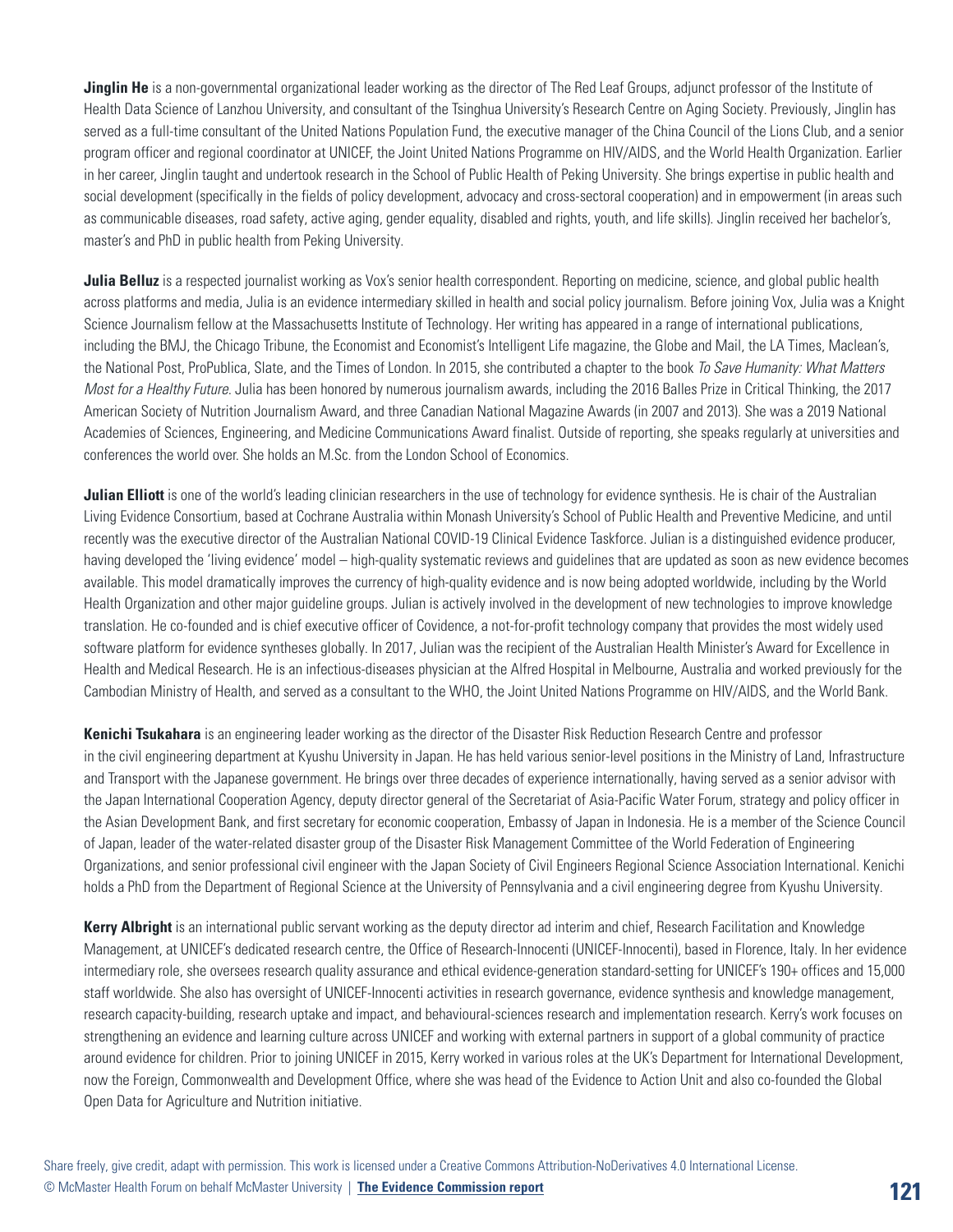Larry Hedges is an applied statistician working as the Board of Trustees Professor of Statistics at Northwestern University in Chicago in the US. He is chair of the Department of Statistics, with appointments as a faculty fellow at the Institute for Policy Research, the School of Education and Social Policy in the Department of Psychology, and the Weinberg School of Medicine. Larry is an elected member of the National Academy of Education, and a Fellow of the American Academy of Arts and Sciences, the American Statistical Association, the American Psychological Association and the American Educational Research Association. He co-founded the Society for Research on Educational Effectiveness and was honoured by the establishment of the annual Hedges Lecture in 2016. He is known for bringing evidence synthesis into educational policy and practice. Larry received the Yidan Prize for Education Research in 2018. Prior to Northwestern, he was the Stella M. Rowley Distinguished Service Professor at the University of Chicago. He received a PhD from Stanford University in 1980.

**Maureen Smith** is a citizen leader committed to evidence-based medicine and patient/citizen engagement in research. Her commitment stems from her lived experience with the health system subsequent to a rare disease diagnosis in childhood. Maureen is the chair of Cochrane's Consumer Network Executive and is involved in several global Cochrane projects and advisory committees. In Canada, she is the chair of Ontario's Strategy for Patient-Oriented Research (SPOR) SUPPORT Unit's Patient Partner Working Group and sits on the board of directors. She is also a member of SPOR's Evidence Alliance. She has been a patient member on the Ontario Committee to Evaluate Drugs since 2014, and on the Ontario Health Technology Advisory Committee for the past four years. Most recently, Maureen became the citizenpartnership lead for the COVID-19 Evidence Network to support Decision-making (COVID-END), a global evidence network to support decision-making. She also brought the consumer perspective as a co-investigator on the e-COVID-19 living map of recommendations global initiative. Previously, Maureen served on the Executive of the Canadian Organization for Rare Disorders and Rare Disease International.

**Modupe Adefeso-Olateju** is a recognized organizational leader and policy expert specializing in public-private partnerships and citizenled assessments in education, and works as the managing director of The Education Partnership Centre, which is Nigeria's pioneering education-partnership organization. Mo advises policymakers, corporations and international think tanks, and leads workstreams on a range of education-sector support initiatives funded by multilateral organizations and corporate funders. She is a member of the team that is drafting Nigeria's mid- and long-term strategic plans. Mo sits on the boards of Malala Fund, Slum2School Africa, and Unveiling Africa Foundation, and is an advisory board member of the People's Action for Learning (PAL) Network. She offers technical advice on scaling education innovation to the Brookings Institution's Center for Universal Education Millions Learning project and the Global Schools Forum Learning Labs. As a Centenary Scholar, she graduated from the UCL Institute of Education with a PhD in Education and International Development and is a Fellow of the Asia-Global Institute in Hong Kong.

**Neil Vora** is a physician with Conservation International where he leads efforts at the interface between conservation efforts – addressing the underlying drivers of pathogen emergence such as deforestation – and pandemic prevention. He was previously with the US Centers for Disease Control and Prevention (CDC), which he first joined in 2012 as an Epidemic Intelligence Service officer. While with CDC, Neil deployed to Liberia and the Democratic Republic of the Congo to assist in the responses to the two largest Ebola outbreaks on record, and to the country of Georgia to lead an investigation of a newly discovered virus related to the smallpox virus. In 2020-2021, he led New York City's COVID contact-tracing program composed of over 3,000 staff. He is currently an associate editor at CDC's Emerging Infectious Diseases journal and an adjunct professor of internal medicine at Columbia University. Neil still sees patients in a public tuberculosis clinic in New York City.

**Petrarca Karetji** is the head of Pulse Lab Jakarta of the United Nations Global Pulse network. Pulse Lab Jakarta was established as a big-data innovation lab and is now emerging as an analytic partnership accelerator for development and humanitarian action. Petra has more than 25 years of professional experience, undertaking a range of international-development industry roles. These include as team leader of the Knowledge Sector Initiative in Indonesia for RTI International, an independent, non-profit research institute dedicated to improving the human condition; senior partnerships advisor for the Australian Department of Foreign Affairs and Trade; director for Poverty, Decentralisation and Rural Development in AusAID; director of the Eastern Indonesia Knowledge Exchange/BaKTI and team leader for the Multidonor Support office for Eastern Indonesia within the World Bank; and director of Austraining Nusantara. He holds a bachelor's degree in education and a master's degree in development studies from Satya Wacana Christian University.